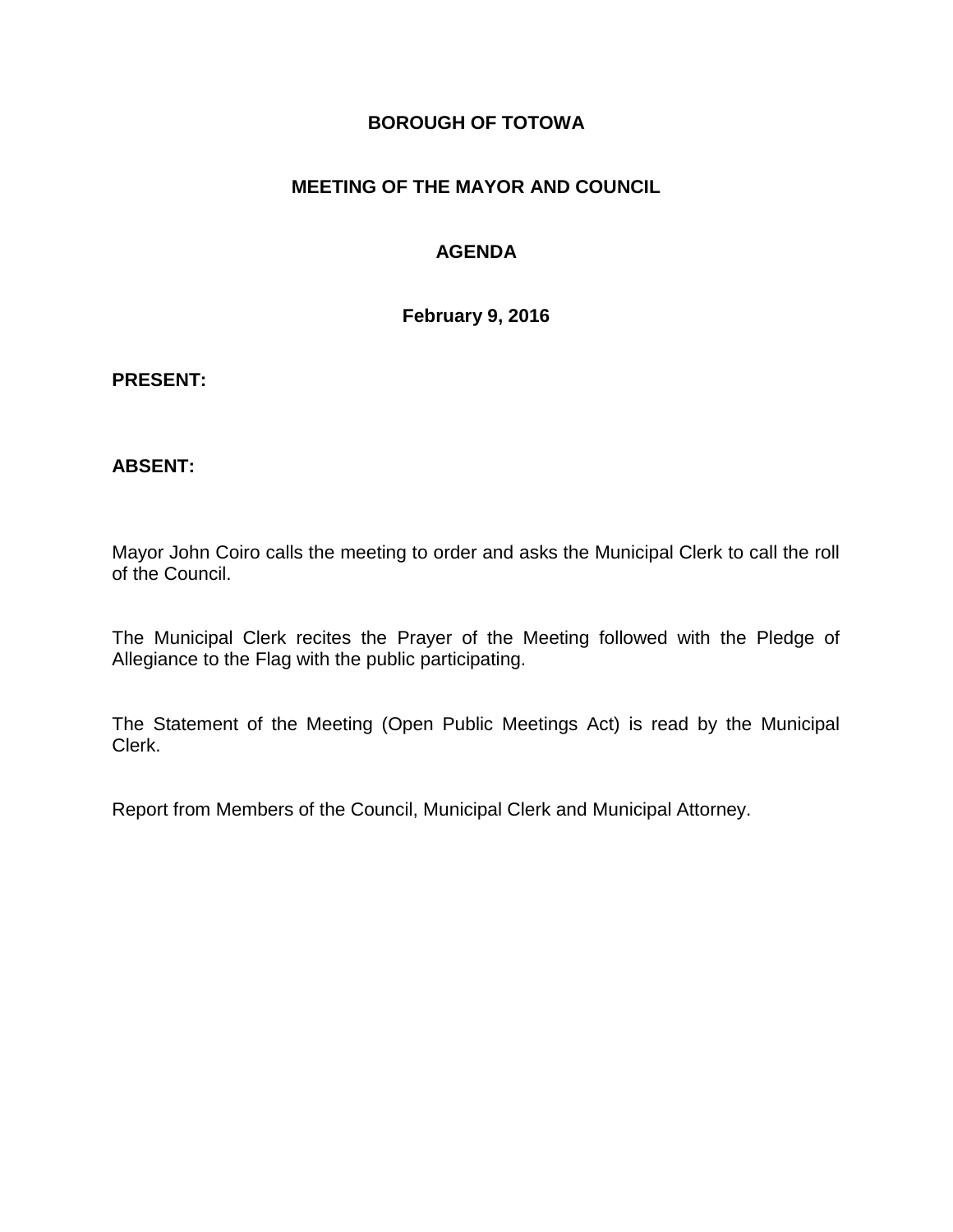Minutes of the Mayor and Council for the meeting of January 26, 2016.

### **COMMITTEE ON FINANCE: PICARELLI, D'ANGELO, FONTANELLA.**

Resolution No. 2016-04 for the payment of bills.

Resolution authorizing the Treasurer to issue refunds to various property owners pursuant to State Tax Court judgments.

Franchise Fees for calendar year 2015 from Cablevision in the amount of \$128,812.00.

Franchise Fees for calendar year 2015 from Verizon in the amount of \$35,644.72.

Letter from the Department of Environmental Protection advising that Totowa has been approved for a \$4,250 Bonus Grant to add recycling receptacles in public spaces.

Letter from the American Legion advising that the Memorial Day Parade will be held on Sunday, May 29, 2016 at 1:00 p.m.

### **COMMITTEE ON PUBLIC SAFETY: PUGLISE, FONTANELLA, BUCHER.**

Payment of an additional contribution to the Borough Of Totowa First Aid Squad, Inc. in the amount of \$9,375.00 for their 2015 TSAP.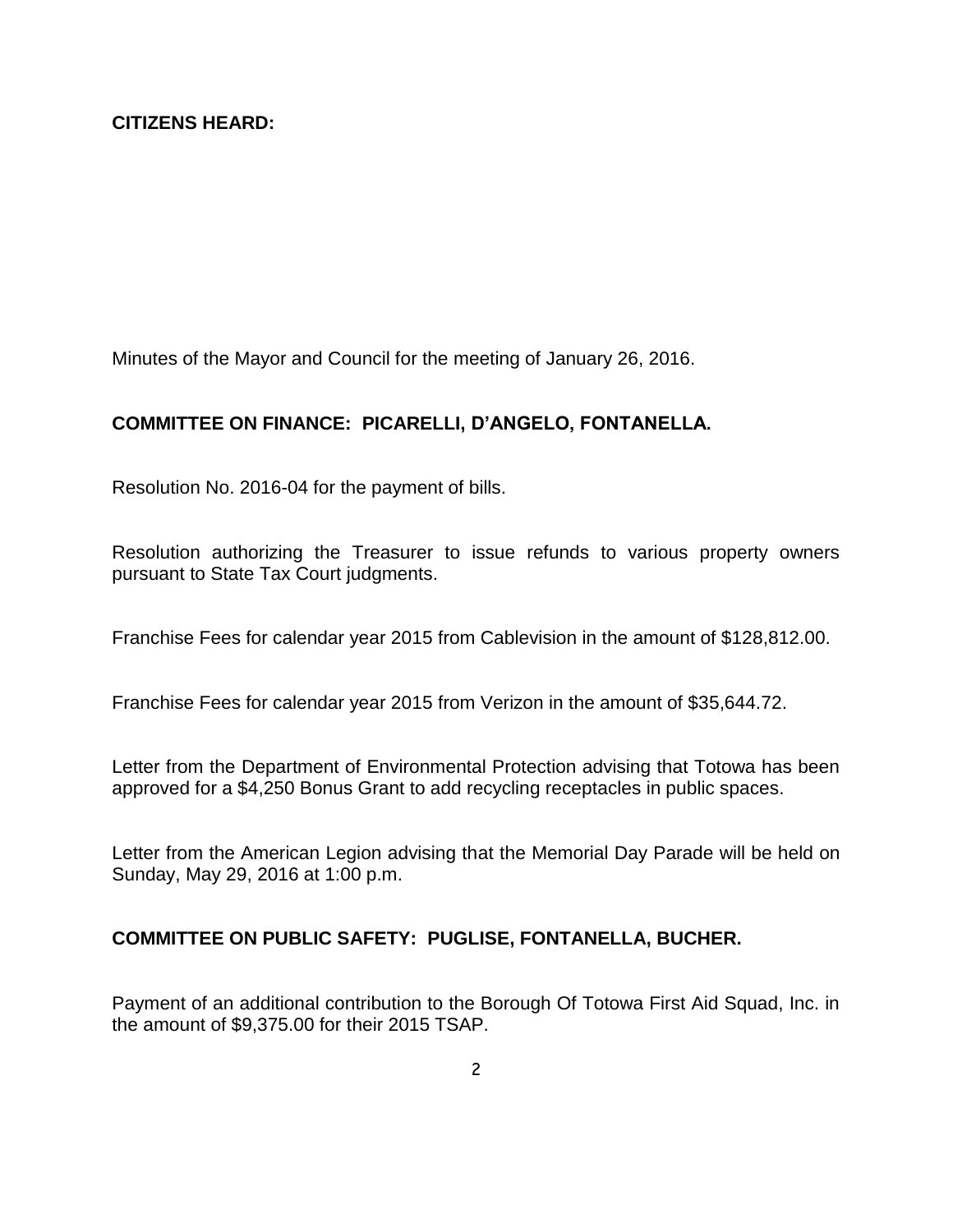Resolution Authorizing The Submission Of A Strategic Plan For The Governor's Council On Alcoholism And Drug Abuse Fiscal Year Grant Cycle July 1, 2016 To June 30, 2017.

### **COMMITTEE ON PUBLIC WORKS: D'ANGELO, PUGLISE, ANDRIANI.**

Authorize the Borough Clerk and Borough Attorney to prepare the specifications and advertise for the receipt of bids for the Purchase and Delivery of a Sewer Jet.

Resolution authorizing a contract for a Licensed Site Remediation Professional (LSRP) for continuing Remedial Investigations.

## **COMMITTEE ON ENG. & PUB. PROPERTY: FONTANELLA, ANDRIANI, D'ANGELO.**

Payment Estimate No. 3 in the amount of \$16,268.00 to Mak Group, LLC for the Municipal Complex Roof Project.

Letter from the Totowa Public Library requesting permission to use the Municipal Parking Lot for their Trash to Treasure fundraiser on Saturday, April 30, 2016 (rain date: Sunday, May 1, 2016).

Letter from the Serra Club of Paterson requesting permission to use the Municipal Parking Lot on Saturday, April 9, 2016.

### **COMMITTEE ON LIAISON & INSPECTION: ANDRIANI, BUCHER, PICARELLI.**

No report.